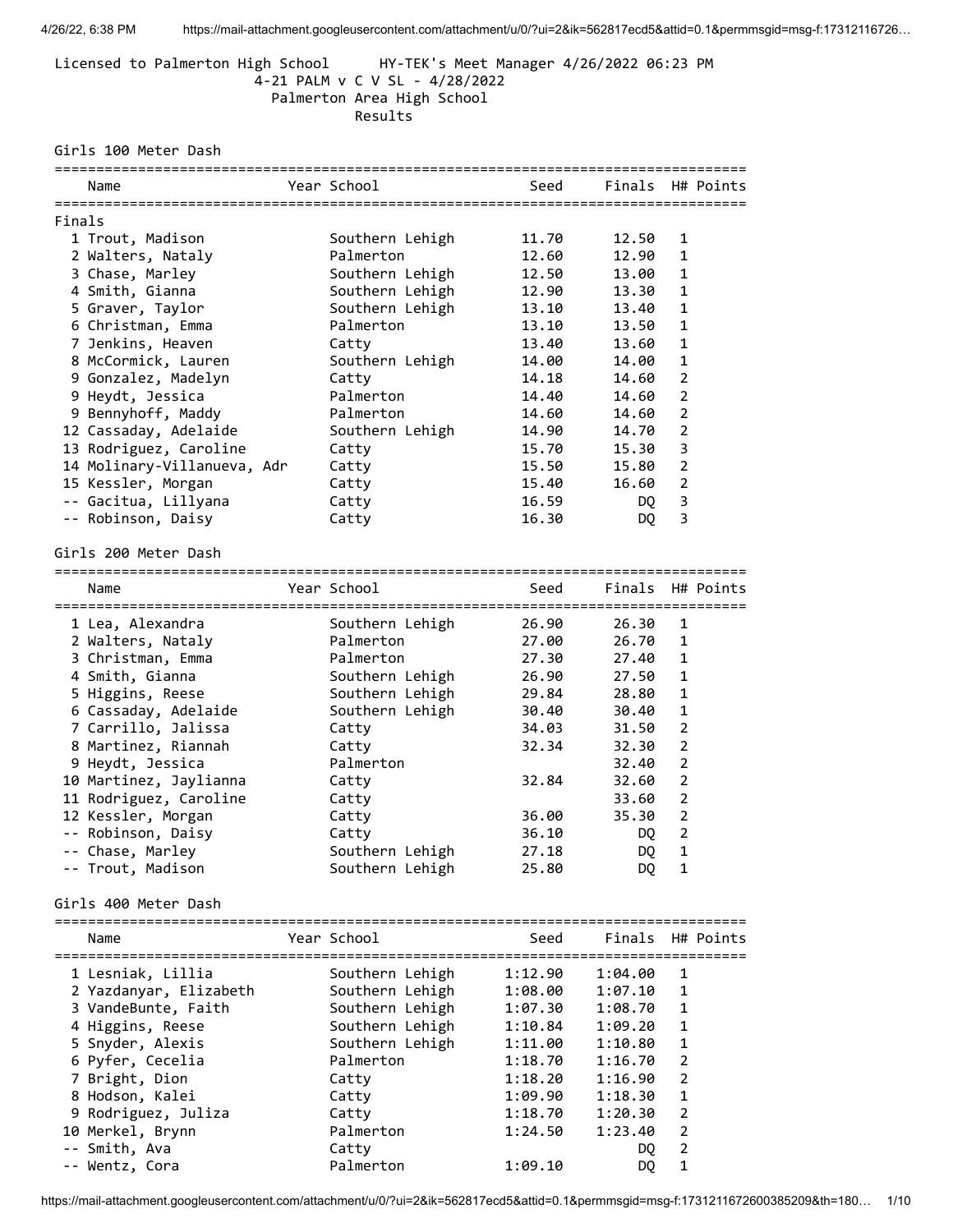| -- Lea, Alexandra | Southern Lehigh | 1:01.90 |  |
|-------------------|-----------------|---------|--|
|                   |                 |         |  |

Girls 800 Meter Run

| Name                    | Year School     | Seed     | Finals H# Points |                |           |
|-------------------------|-----------------|----------|------------------|----------------|-----------|
|                         |                 | 2:28.10  | 2:26.30          | 1              |           |
| 1 Garges, Autumn        | Southern Lehigh |          |                  |                |           |
| 2 Stock, Emily          | Southern Lehigh | 2:29.10  | 2:27.20          | 1              |           |
| 3 Martinez, Emma        | Palmerton       | 2:37.00  | 2:30.00          | 1              |           |
| 4 Patel, Alaina         | Southern Lehigh |          | 2:30.80          | 2              |           |
| 5 Bear, Alivia          | Catty           | 2:36.20  | 2:40.60          | 1              |           |
| 6 Harper, Jordyn        | Southern Lehigh | 2:41.60  | 2:42.70          | $\mathbf{1}$   |           |
| 7 Wentz, Cora           | Palmerton       | 2:55.30  | 2:48.70          | $\mathbf{1}$   |           |
| 8 DiCesare, Tessa       | Southern Lehigh | 2:56.10  | 2:51.80          | 1              |           |
| 9 Hess, Zoe             | Southern Lehigh |          | 2:53.50          | $\overline{2}$ |           |
| 10 Brubaker, Lucy       | Catty           | 2:59.90  | 2:55.20          | $\overline{2}$ |           |
| 11 Ritter, Ashley       | Catty           | 3:01.20  | 2:59.10          | $\overline{2}$ |           |
| 12 Smith, Ava           | Catty           | 2:59.60  | 3:03.60          | $\overline{2}$ |           |
| 13 Rodriguez, Juliza    | Catty           | 2:57.60  | 3:07.30          | $\overline{2}$ |           |
| 14 Gregory, Madelyn     | Southern Lehigh |          | 3:08.20          | $\overline{2}$ |           |
| 15 Merkel, Brynn        | Palmerton       | 3:09.50  | 3:09.10          | $\overline{2}$ |           |
| -- Weidaw, Kaylee       | Catty           | 2:56.10  | DQ.              | $\mathbf{1}$   |           |
| Girls 1600 Meter Run    |                 |          |                  |                |           |
| Name                    | Year School     | Seed     | Finals           |                | H# Points |
| ------------------      |                 |          |                  |                |           |
| 1 Stock, Emily          | Southern Lehigh | 5:30.30  | 5:28.50          | 1              |           |
| 2 Meinhold, Lauren      | Southern Lehigh | 5:46.80  | 5:41.30          | $\mathbf{1}$   |           |
| 3 Bear, Alivia          | Catty           | 5:48.00  | 5:54.40          | $\mathbf{1}$   |           |
| 4 Harper, Jordyn        | Southern Lehigh | 5:53.70  | 5:59.80          | $\mathbf{1}$   |           |
| 5 Wentz, Cora           | Palmerton       | 6:15.40  | 6:03.00          | 1              |           |
| 6 Hess, Zoe             | Southern Lehigh | 6:41.35  | 6:23.30          | 1              |           |
| 7 DiCesare, Tessa       | Southern Lehigh | 6:28.40  | 6:30.20          | 1              |           |
| 8 Schaller, Lilliana    | Southern Lehigh |          | 6:33.80          | $\overline{a}$ |           |
| 9 Gregory, Madelyn      | Southern Lehigh | 7:07.94  | 6:45.90          | $\overline{2}$ |           |
| -- Rodriguez, Juliza    | Catty           | 7:05.00  | DQ.              | $\overline{2}$ |           |
| -- DeSimone, Jacalyn    | Southern Lehigh | 6:37.30  | DQ               | 1              |           |
| Girls 3200 Meter Run    |                 |          |                  |                |           |
| Name                    | Year School     | Seed     | Finals           |                | H# Points |
| 1 Lenhart, Maura        | Southern Lehigh | 12:21.30 | 11:58.60         | 1              |           |
| 2 Morgan, Natalie       | Southern Lehigh | 12:22.00 | 12:21.50         | $\mathbf{1}$   |           |
| 3 Meinhold, Lauren      | Southern Lehigh | 12:28.00 | 12:26.00         | $\mathbf{1}$   |           |
| 4 Parrish, Felicity     | Southern Lehigh | 13:50.00 | 13:49.00         | 1              |           |
| 5 Weidaw, Kaylee        | Catty           | 14:13.40 | 13:54.10         | 1              |           |
| 6 Merkel, Brynn         | Palmerton       | 16:19.80 | 15:15.60         | $\overline{2}$ |           |
|                         | Southern Lehigh | 14:18.00 | DQ.              | $\mathbf{1}$   |           |
| -- DeSimone, Jacalyn    |                 |          |                  | $\overline{2}$ |           |
| -- Gregory, Madelyn     | Southern Lehigh | 14:36.00 | DQ               |                |           |
| -- Martinez, Emma       | Palmerton       | 13:31.90 | <b>DQ</b>        | $\mathbf 1$    |           |
| -- Schaller, Lilliana   | Southern Lehigh | 14:18.00 | DQ               | $\overline{2}$ |           |
| Girls 100 Meter Hurdles |                 |          |                  |                |           |
| Name                    | Year School     | Seed     | Finals           |                | H# Points |
| 1 McKee, Emma           | Southern Lehigh | 16.10    | 16.60            | 1              |           |
| 2 Maund, Elizabeth      | Southern Lehigh | 17.40    | 18.10            | $\mathbf{1}$   |           |
| 3 Schiffer, Faith       | Southern Lehigh | 17.70    | 18.20            | $\mathbf{1}$   |           |
| 4 Perloni, Samantha     | Palmerton       |          |                  | $\mathbf{1}$   |           |
|                         |                 | 18.01    | 18.50            |                |           |
| 4 Conron, Meghan        | Southern Lehigh | 18.17    | 18.50            | $\mathbf{1}$   |           |
| 6 Harth, Madison        | Catty           | 19.07    | 19.70            | 1              |           |

https://mail-attachment.googleusercontent.com/attachment/u/0/?ui=2&ik=562817ecd5&attid=0.1&permmsgid=msg-f:1731211672600385209&th=180… 2/10

7 Jackson, Kyra Catty 18.96 19.80 1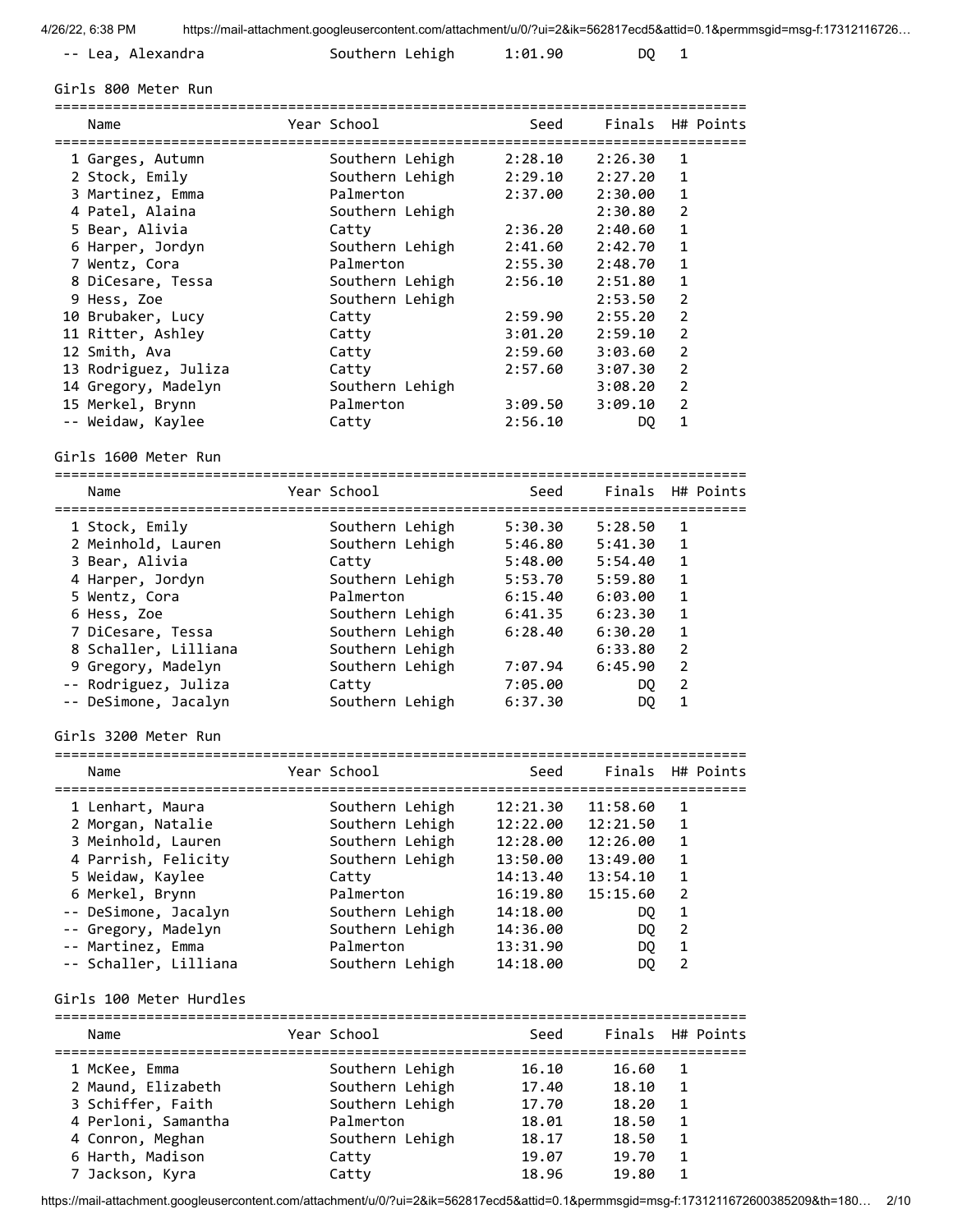| 8 Warren, Kelsea   | Catty | 20.00 | 20.30 2 |  |
|--------------------|-------|-------|---------|--|
| 9 Burnett, Olivia  | Catty | 19.98 | 20.70 2 |  |
| 10 Grate, Julianna | Catty | 20.67 | 21.10 2 |  |

Girls 300 Meter Hurdles

| Name                | Year School     | Seed    | Finals Points |  |
|---------------------|-----------------|---------|---------------|--|
| 1 Schiffer, Faith   | Southern Lehigh | 51.90   | 51.90         |  |
| 2 Perloni, Samantha | Palmerton       | 56.40   | 55.70         |  |
| 3 Snyder, Emma      | Palmerton       | 56.20   | 58.30         |  |
| 4 Burnett, Olivia   | Catty           | 1:00.23 | 1:00.40       |  |
| -- Jackson, Kyra    | Catty           | 55.28   | DO            |  |
| -- McKee, Emma      | Southern Lehigh | 50.90   | DQ            |  |

Girls 4x100 Meter Relay

| School                   |             | Seed                   |          | Finals Points |
|--------------------------|-------------|------------------------|----------|---------------|
| 1 Southern Lehigh<br>'A' |             | 50.10                  | 50.70    |               |
| 1) Smith, Gianna         |             | 2) Trout, Madison      |          |               |
| 3) Graver, Taylor        |             | 4) Chase, Marley       |          |               |
| 'A'<br>2 Catasauqua      |             | 56.10                  | 56.20    |               |
| 1) Rodriguez, Caroline   |             | 2) Jenkins, Heaven     |          |               |
| 3) Jackson, Kyra         |             | 4) Gonzalez, Madelyn   |          |               |
| 'B'<br>3 Catasauqua      |             |                        | 1:01.60  |               |
| 1) Warren, Kelsea        |             | 2) Martinez, Jaylianna |          |               |
| 3) Burnett, Olivia       |             | 4) Martinez, Riannah   |          |               |
| -- Palmerton 'A'         |             | 53.30                  | DQ.      |               |
| 1) Bennyhoff, Maddy      |             | 2) Christman, Emma     |          |               |
| 3) Heydt, Jessica        |             | 4) Walters, Nataly     |          |               |
| Girls 4x400 Meter Relay  |             |                        |          |               |
|                          |             |                        |          |               |
| School                   |             | Seed                   |          | Finals Points |
| 1 Southern Lehigh 'A'    |             | 4:23.80                | 4:27.80  |               |
| 1) Garges, Autumn        |             | 2) Stock, Emily        |          |               |
| 3) Yazdanyar, Elizabeth  |             | 4) VandeBunte, Faith   |          |               |
| 2 Palmerton<br>'A'       |             | 4:13.20                | 5:05.30  |               |
| 1) Wentz, Cora           |             | 2) Martinez, Emma      |          |               |
| 3) Pyfer, Cecelia        |             | 4) Merkel, Brynn       |          |               |
| -- Catasauqua 'A'        |             | 5:13.40                | DQ.      |               |
| 1) Bright, Dion          |             | 2) Martinez, Riannah   |          |               |
| 3) Gacitua, Lillyana     |             | 4) Hodson, Kalei       |          |               |
|                          |             |                        |          |               |
| Girls 4x800 Meter Relay  |             |                        |          |               |
| School                   |             | Seed                   | Finals   | Points        |
|                          |             |                        |          |               |
| 1 Southern Lehigh 'A'    |             | 10:12.45               | 11:29.80 |               |
| 1) Lenhart, Maura        |             | 2) Patel, Alaina       |          |               |
| 3) Garges, Autumn        |             | 4) Stock, Emily        |          |               |
| 2 Catasauqua 'A'         |             |                        | 12:12.80 |               |
| 1) Brubaker, Lucy        |             | 2) Ritter, Ashley      |          |               |
| 3) Weidaw, Kaylee        |             | 4) Bear, Alivia        |          |               |
| -- Palmerton 'A'         |             | 11:54.50               |          |               |
| 1) Hess, Alexis          |             | 2) Pyfer, Cecelia      | DQ       |               |
| 3) Merkel, Brynn         |             | 4) Martinez, Emma      |          |               |
| Girls High Jump          |             |                        |          |               |
| Name                     | Year School | Seed                   | Finals   | Points        |
| 1 Snyder, Emma           | Palmerton   | 4-10.00                | 4-11.00  |               |

https://mail-attachment.googleusercontent.com/attachment/u/0/?ui=2&ik=562817ecd5&attid=0.1&permmsgid=msg-f:1731211672600385209&th=180… 3/10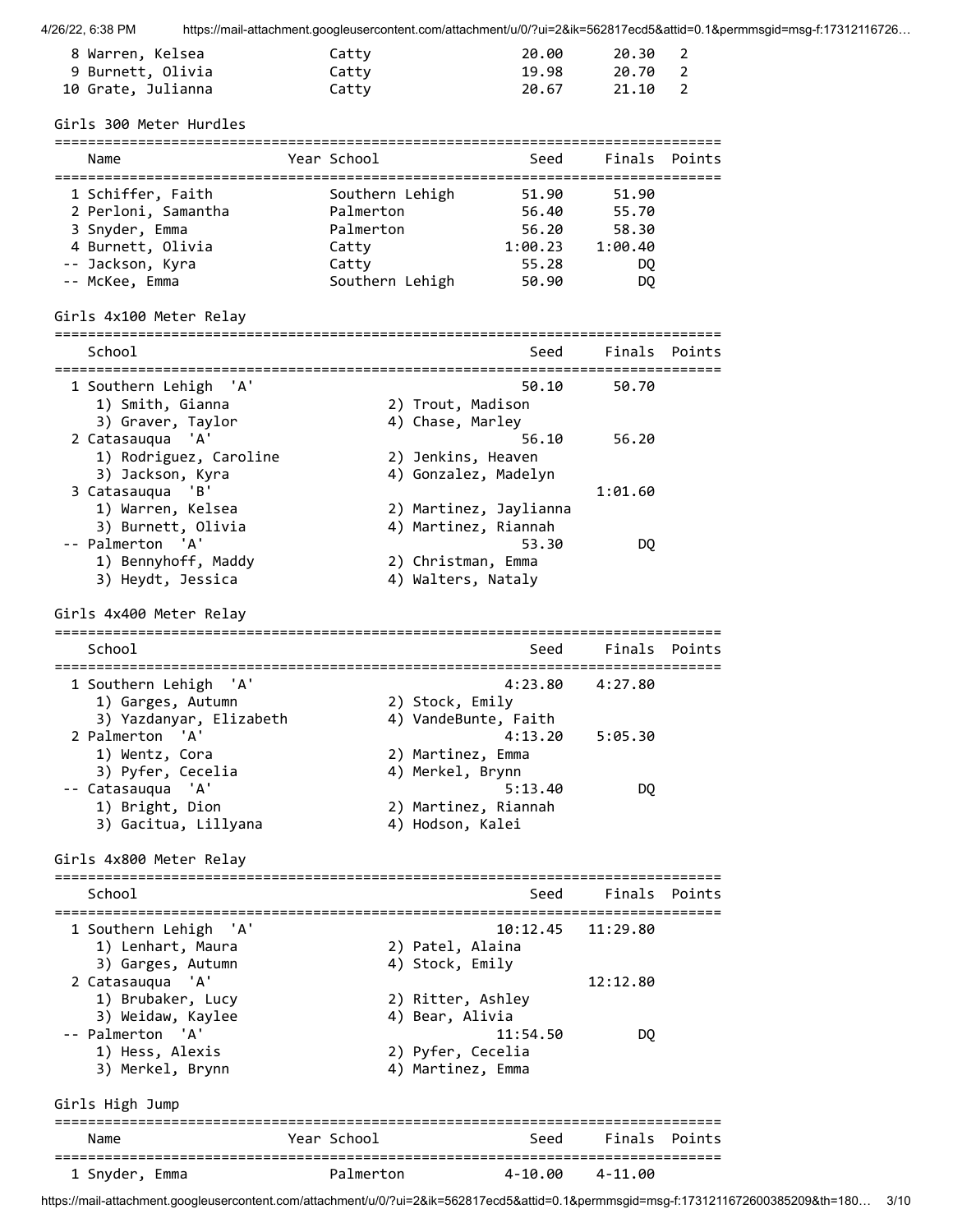| 4/26/22. 6:38 PM | https://mail-attachment.googleusercontent.com/attachment/u/0/?ui=2&ik=562817ecd5&attid=0.1&permmsgid=msg-f:17312116726 |
|------------------|------------------------------------------------------------------------------------------------------------------------|
|                  |                                                                                                                        |

| 2 Parrish, Felicity    | Southern Lehigh | 4-05.00     | $4 - 06.00$ |
|------------------------|-----------------|-------------|-------------|
| 3 Hagstrom, Mairi      | Southern Lehigh | $4 - 05.00$ | 4-03.00     |
| 3 Gonzalez, Madelyn    | Catty           | $4 - 08.00$ | 4-03.00     |
| 5 Schaller, Lilliana   | Southern Lehigh | $4 - 01.00$ | J4-03.00    |
| 6 Snyder, Rachel       | Southern Lehigh | $4 - 03.00$ | 4-01.00     |
| 6 VandeBunte, Faith    | Southern Lehigh | $4 - 03.00$ | 4-01.00     |
| 8 Atiyeh, Isabella     | Catty           | $4 - 01.00$ | J4-01.00    |
| 9 Burnett, Olivia      | Catty           | $4 - 03.00$ | J4-01.00    |
| -- Rodriguez, Caroline | Catty           |             | DO          |

Girls Pole Vault

| Name                    | Year School     | Seed     |             | Finals Points |
|-------------------------|-----------------|----------|-------------|---------------|
| 1 Recker, Ana           | Palmerton       | 10-06.00 | $9 - 09.00$ |               |
| 2 Sarnitsky, Ella       | Southern Lehigh | 7-09.00  | 7-09.00     |               |
| 3 Bennyhoff, Maddy      | Palmerton       | 7-03.00  | $6 - 03.00$ |               |
| -- Yazdanyar, Catherine | Southern Lehigh |          | DQ          |               |

Girls Long Jump

| Name                                                                                                                                                                                                                                                                                                | Year School                                                                                                                                                                                                   | Seed                                                                                                                             |                                                                                                                                                          | Finals Points |
|-----------------------------------------------------------------------------------------------------------------------------------------------------------------------------------------------------------------------------------------------------------------------------------------------------|---------------------------------------------------------------------------------------------------------------------------------------------------------------------------------------------------------------|----------------------------------------------------------------------------------------------------------------------------------|----------------------------------------------------------------------------------------------------------------------------------------------------------|---------------|
| 1 Trout, Madison<br>2 Walters, Nataly<br>3 Christman, Emma<br>4 Maund, Elizabeth<br>5 Harth, Madison<br>6 Jackson, Kyra<br>7 Riggins, Raquelle<br>8 Jenkins, Heaven<br>9 Bennyhoff, Maddy<br>10 Frey, Camdyn<br>10 Warren, Kelsea<br>12 Hagstrom, Mairi<br>13 Gebhardt, Sydney<br>Girls Triple Jump | Southern Lehigh<br>Palmerton<br>Palmerton<br>Southern Lehigh<br>Catty<br>Catty<br>Southern Lehigh<br>Catty<br>Palmerton<br>Southern Lehigh<br>Catty<br>Southern Lehigh<br>Catty                               | 17-01.00<br>17-04.00<br>16-03.00<br>16-02.00<br>14-10.00<br>14-01.00<br>15-07.50<br>14-00.00<br>12-06.50<br>12-02.00<br>11-05.00 | 17-04.00<br>16-09.00<br>16-03.00<br>14-10.00<br>14-07.00<br>14-06.00<br>14-02.00<br>13-05.00<br>13-00.00<br>12-02.00<br>12-02.00<br>11-06.00<br>10-09.00 |               |
| Name                                                                                                                                                                                                                                                                                                | Year School                                                                                                                                                                                                   | =======================<br>Seed                                                                                                  | Finals                                                                                                                                                   | Points        |
| 1 Walters, Nataly<br>2 Christman, Emma<br>3 Jackson, Kyra<br>4 Maund, Elizabeth<br>5 Riggins, Raquelle<br>6 Snyder, Emma<br>7 Harth, Madison<br>8 McCormick, Lauren<br>8 Snyder, Rachel<br>10 Bennyhoff, Maddy<br>11 Warren, Kelsea<br>12 Grate, Julianna<br>-- Gebhardt, Sydney<br>Girls Shot Put  | ================================<br>Palmerton<br>Palmerton<br>Catty<br>Southern Lehigh<br>Southern Lehigh<br>Palmerton<br>Catty<br>Southern Lehigh<br>Southern Lehigh<br>Palmerton<br>Catty<br>Catty<br>Catty | 30-07.00<br>31-07.00<br>30-08.00<br>28-03.00<br>28-02.00<br>26-08.50<br>26-04.00<br>24-05.50                                     | 36-02.00<br>33-00.00<br>31-04.00<br>31-00.00<br>30-11.00<br>30-04.00<br>29-11.00<br>28-08.00<br>28-08.00<br>28-02.00<br>$27 - 10.00$<br>26-04.00<br>DQ   |               |

| Name                                                                                                      | Year School                                       | Seed                                                     | Finals Points                                                |  |
|-----------------------------------------------------------------------------------------------------------|---------------------------------------------------|----------------------------------------------------------|--------------------------------------------------------------|--|
| 1 Heydt, Jessica<br>2 Fredericks, Abigail<br>3 DeLong, Lauren<br>4 Bloszinsky, Trisha<br>5 Gerhard, Aidan | Palmerton<br>Palmerton<br>Catty<br>Catty<br>Catty | 32-02.00<br>30-01.00<br>33-01.75<br>28-08.00<br>29-00.00 | $31 - 10.00$<br>29-08.00<br>29-06.50<br>27-11.00<br>25-08.50 |  |
| 6 Peterson, Emelie                                                                                        | Palmerton                                         | 26-01.00                                                 | 24-09.50                                                     |  |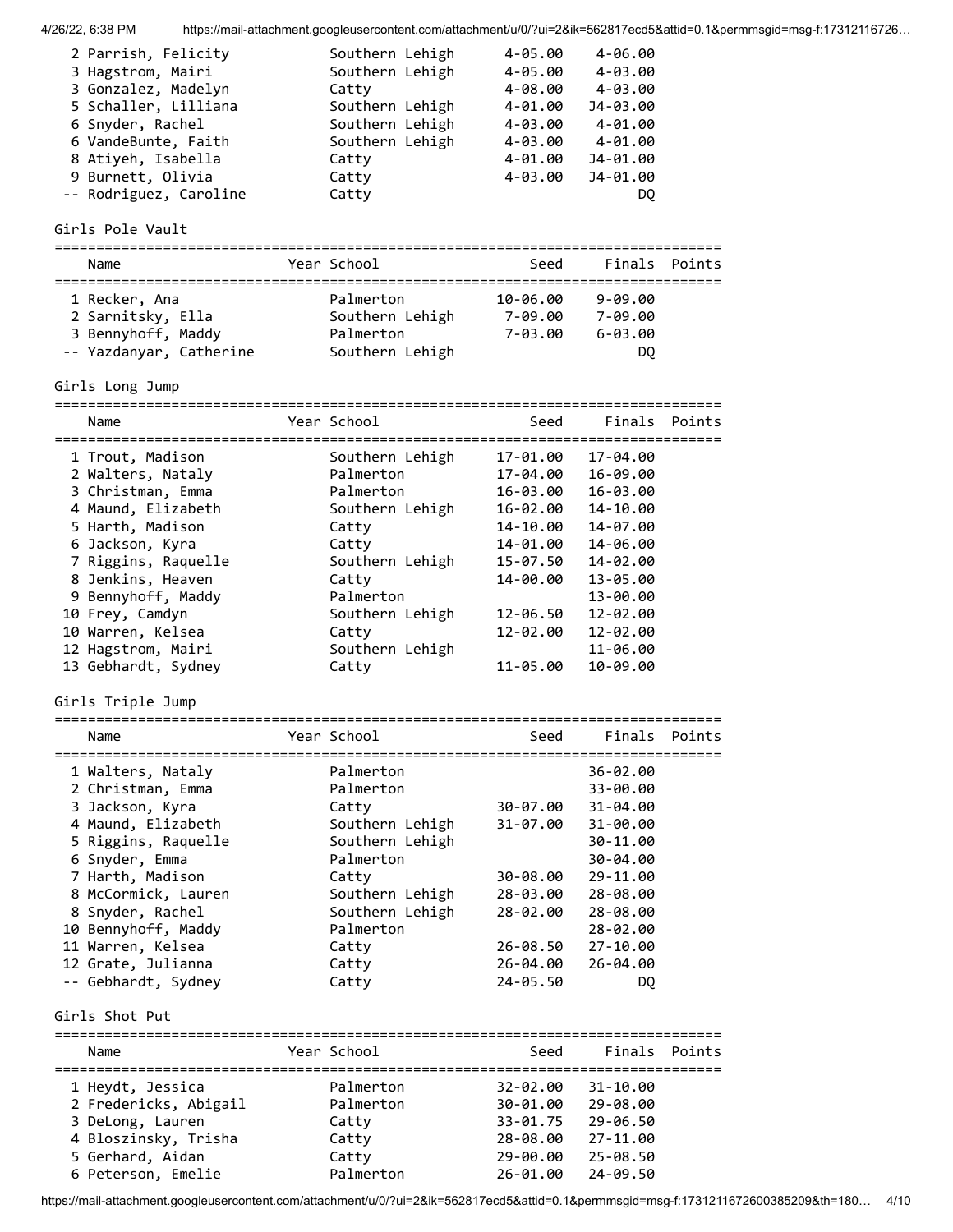| 7 Lawton, Kaitlyn       | Catty           | 27-04.00     | 23-03.50 |
|-------------------------|-----------------|--------------|----------|
| 8 Diamacoune, Angele    | Catty           | $26 - 05.00$ | 22-02.00 |
| 9 Wagner, Kelcie        | Southern Lehigh | $20 - 07.25$ | 22-00.00 |
| 10 Yazdanyar, Catherine | Southern Lehigh | $20 - 10.00$ | 20-02.00 |
| 11 Schaible, Gretchen   | Palmerton       | 20-06.50     | 18-00.00 |
| 12 Gerhard, Riley       | Palmerton       | 18-11.00     | 17-08.00 |
| 13 DeNave, Brianna      | Southern Lehigh | 18-09.50     | 16-07.00 |
| -- Weidaw, Brooke       | Catty           | 20-07.00     | DO.      |
| -- Martinez, Jaelyn     | Southern Lehigh | $29 - 00.25$ | DO.      |

### Girls Discus Throw

================================================================================

| Name                    | Year School     | Seed<br>============================= |           | Finals Points |
|-------------------------|-----------------|---------------------------------------|-----------|---------------|
| 1 Fredericks, Abigail   | Palmerton       | 89-01                                 | $90 - 05$ |               |
| 2 Gerhard, Aidan        | Catty           | $93 - 10$                             | $83 - 08$ |               |
| 3 Maund, Elizabeth      | Southern Lehigh | 77-05                                 | $79 - 10$ |               |
| 4 DeLong, Lauren        | Catty           | $79 - 10$                             | 74-10     |               |
| 5 Yazdanyar, Catherine  | Southern Lehigh | 76-08                                 | 72-06     |               |
| 6 Bloszinsky, Trisha    | Catty           | 62-07                                 | $59 - 07$ |               |
| 7 Lawton, Kaitlyn       | Catty           | 61-02                                 | $59 - 05$ |               |
| 8 Gerhard, Riley        | Palmerton       | $51 - 11$                             | $59 - 03$ |               |
| 9 Peterson, Emelie      | Palmerton       | 74-11                                 | $59 - 01$ |               |
| 10 Diamacoune, Angele   | Catty           | 67-00                                 | 58-06     |               |
| 11 Wagner, Kelcie       | Southern Lehigh | 57-10                                 | $52 - 10$ |               |
| 12 DeNave, Brianna      | Southern Lehigh | 54-11                                 | $52 - 05$ |               |
| 13 Schaible, Gretchen   | Palmerton       | 46-01                                 | $46 - 01$ |               |
| 14 Hess, Alexis         | Palmerton       | $52 - 01$                             | $39 - 10$ |               |
| -- Davidheiser, Valerie | Catty           | $55 - 05$                             | DQ        |               |
| -- Martinez, Jaelyn     | Southern Lehigh | 60-08                                 | DQ        |               |

### Girls Javelin Throw

| Name |                                                                                                                                                                                                                                                                                                                                                                |                             | Seed        | Finals Points |                                                                      |
|------|----------------------------------------------------------------------------------------------------------------------------------------------------------------------------------------------------------------------------------------------------------------------------------------------------------------------------------------------------------------|-----------------------------|-------------|---------------|----------------------------------------------------------------------|
|      |                                                                                                                                                                                                                                                                                                                                                                | Palmerton                   | $98 - 09$   | $91 - 09$     |                                                                      |
|      |                                                                                                                                                                                                                                                                                                                                                                | Southern Lehigh             |             | $81 - 03$     |                                                                      |
|      |                                                                                                                                                                                                                                                                                                                                                                | Palmerton                   |             | 79-00         |                                                                      |
|      |                                                                                                                                                                                                                                                                                                                                                                | Catty                       |             | 70-08         |                                                                      |
|      |                                                                                                                                                                                                                                                                                                                                                                | Palmerton                   |             | $65 - 04$     |                                                                      |
|      |                                                                                                                                                                                                                                                                                                                                                                | Palmerton                   |             | $65 - 03$     |                                                                      |
|      |                                                                                                                                                                                                                                                                                                                                                                | Catty                       |             | $63 - 11$     |                                                                      |
|      |                                                                                                                                                                                                                                                                                                                                                                | Palmerton                   | 72-01       | $60 - 10$     |                                                                      |
|      |                                                                                                                                                                                                                                                                                                                                                                | Catty                       | 78-06       | 60-00         |                                                                      |
|      |                                                                                                                                                                                                                                                                                                                                                                | Southern Lehigh             |             | 59-06         |                                                                      |
|      |                                                                                                                                                                                                                                                                                                                                                                | Southern Lehigh             |             | $57 - 09$     |                                                                      |
|      |                                                                                                                                                                                                                                                                                                                                                                | Southern Lehigh             | 58-08       | $55 - 07$     |                                                                      |
|      |                                                                                                                                                                                                                                                                                                                                                                | Catty                       |             | $52 - 11$     |                                                                      |
|      |                                                                                                                                                                                                                                                                                                                                                                | Southern Lehigh             | 55-00       | $47 - 04$     |                                                                      |
|      |                                                                                                                                                                                                                                                                                                                                                                | Catty                       |             | $39 - 05$     |                                                                      |
|      |                                                                                                                                                                                                                                                                                                                                                                | Catty                       | 61-07       | DQ.           |                                                                      |
|      |                                                                                                                                                                                                                                                                                                                                                                | Catty                       | $80 - 04$   | DQ            |                                                                      |
|      | 1 Fredericks, Abigail<br>2 Riggins, Raquelle<br>3 Heydt, Jessica<br>4 Weidaw, Brooke<br>5 Schaible, Gretchen<br>6 Perloni, Samantha<br>7 Henry, Alana<br>8 Peterson, Emelie<br>9 Rodriguez, Sade<br>10 Yazdanyar, Catherine<br>11 Derstine, Lydia<br>12 Wagner, Kelcie<br>13 Lawton, Kaitlyn<br>14 DeNave, Brianna<br>15 Garofola, Summer<br>-- Gerhard, Aidan | -- Molinary-Villanueva, Adr | Year School |               | 86-05<br>79-04<br>77-04<br>66-02<br>80-01<br>70-02<br>72-01<br>58-02 |

## Boys 100 Meter Dash

| Name                 | Year School     | Seed  |       | Finals H# Points |
|----------------------|-----------------|-------|-------|------------------|
| 1 Tobin, Aiden       | Southern Lehigh | 11.00 | 11.20 | $\mathbf{1}$     |
| 2 Younes, Wyatt      | Catty           | 11.40 | 11.60 | 1                |
| 3 Andrejko, Mitchell | Southern Lehigh | 11.40 | 11.80 | 1                |
| 4 Rizzuto, Tyler     | Southern Lehigh | 11.30 | 11.90 | 1                |
| 5 Kintz, Dominic     | Palmerton       | 11.70 | 12.00 | 1                |
| 6 Heydt, Lucas       | Palmerton       | 11.40 | 12.10 | 1                |
| 6 Stano, Tristan     | Palmerton       | 12.10 | 12.10 | 2                |
| 8 Burke, Reilly      | Palmerton       | 11.87 | 12.20 | $\mathcal{P}$    |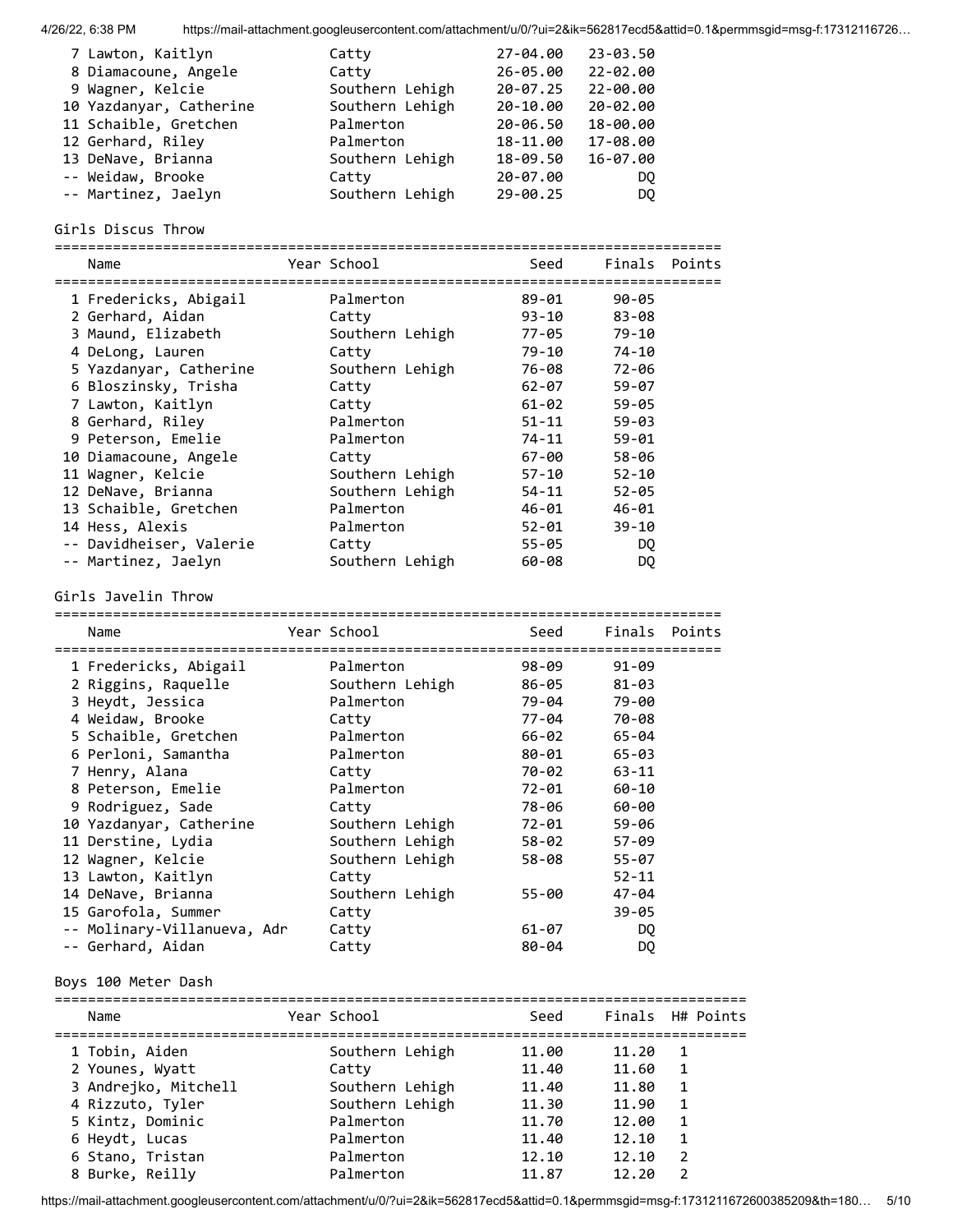|                                     | https://mail-attachment.googleusercontent.com/attachment/u/0/?ui=2&ik=562817ecd5&attid=0.1&permmsgid=msg-f:17312116726 |                  |                    |                     |                  |
|-------------------------------------|------------------------------------------------------------------------------------------------------------------------|------------------|--------------------|---------------------|------------------|
| 8 Baddoo, David                     | Southern Lehigh                                                                                                        | 11.70            | 12.20              | 1                   |                  |
| 8 White, Devon                      | Palmerton                                                                                                              | 11.50            | 12.20              | 1                   |                  |
| 11 Jacobson, John                   | Southern Lehigh                                                                                                        |                  | 12.60              | 2                   |                  |
| 12 Garcia, Ezra                     | Catty                                                                                                                  |                  | 12.80              | 3                   |                  |
| 12 Cene, Doryan                     | Catty                                                                                                                  | 12.20            | 12.80              | $\overline{2}$      |                  |
| 14 Juica, Ian                       | Catty                                                                                                                  |                  | 12.90              | $\overline{3}$      |                  |
| 15 Jones, Daniel                    | Catty                                                                                                                  | 13.20            | 13.10              | $\overline{2}$      |                  |
| 16 Tindula, Dayton                  | Palmerton                                                                                                              |                  | 13.30              | 3                   |                  |
| 17 Lyon, Alexander                  | Southern Lehigh                                                                                                        |                  | 24.20              | 2                   |                  |
| -- Bright, Cedric                   | Catty                                                                                                                  | 12.40            | DQ.                | $\overline{2}$      |                  |
| -- Bradshaw, Jordan                 | Catty                                                                                                                  | 12.90            | DQ                 | $\overline{2}$      |                  |
| Boys 200 Meter Dash                 |                                                                                                                        |                  |                    |                     |                  |
| Name                                | Year School                                                                                                            | Seed             | Finals H# Points   |                     |                  |
| 1 Tobin, Aiden                      | Southern Lehigh                                                                                                        | 22.00            | 22.80              | 1                   |                  |
| 2 Kintz, Dominic                    | Palmerton                                                                                                              | 23.78            | 23.60              | 1                   |                  |
| 3 Heydt, Lucas                      | Palmerton                                                                                                              | 24.65            | 24.10              | 1                   |                  |
| 4 Magallanes, Daniel                | Southern Lehigh                                                                                                        | 24.10            | 24.30              | $\mathbf{1}$        |                  |
| 5 Volpe, Joseph                     | Southern Lehigh                                                                                                        | 25.40            | 24.60              | $\mathbf{1}$        |                  |
| 5 White, Devon                      | Palmerton                                                                                                              | 23.22            | 24.60              | $\mathbf{1}$        |                  |
| 7 Gonzalez, Emilio                  | Palmerton                                                                                                              |                  | 25.10              | 3                   |                  |
| 8 Tapler, Noah                      | Southern Lehigh                                                                                                        | 25.10            | 25.20              | $\mathbf{1}$        |                  |
| 8 Paul, Josiah                      | Catty                                                                                                                  | 25.90            | 25.20              | $\overline{2}$      |                  |
| 10 Jacobson, John                   | Southern Lehigh                                                                                                        |                  | 25.40              | 3                   |                  |
| 11 LaPointe, Peter                  | Catty                                                                                                                  | 26.09            | 26.20              | $\overline{2}$      |                  |
| 12 Fehr, Gavin                      | Catty                                                                                                                  |                  | 26.50              | $\overline{2}$      |                  |
| 13 Tindula, Dayton                  | Palmerton                                                                                                              | 27.10            | 26.60              | $\overline{2}$      |                  |
| 14 Jones, Daniel                    | Catty                                                                                                                  | 27.00            | 26.80              | $\overline{2}$      |                  |
| 15 Cene, Doryan                     | Catty                                                                                                                  | 26.40            | 27.20              | $\overline{2}$      |                  |
| 16 Capone, Chris                    | Palmerton                                                                                                              | 28.60            | 28.90              | $\overline{2}$      |                  |
| -- Bradshaw, Jordan                 | Catty                                                                                                                  | 27.30            | DQ                 | $\overline{2}$      |                  |
| -- Mcmenamy, Patrick                | Southern Lehigh                                                                                                        | 24.97            | DQ                 | $\mathbf{1}$        |                  |
| -- Miller, Hunter                   | Catty                                                                                                                  |                  | DQ                 | 3                   |                  |
| Boys 400 Meter Dash                 |                                                                                                                        |                  |                    |                     |                  |
| Name                                | Year School                                                                                                            | Seed             |                    |                     | Finals H# Points |
|                                     |                                                                                                                        |                  |                    |                     |                  |
| 1 Hensinger, Chase                  | Southern Lehigh                                                                                                        | 51.30            | 51.20              | 1                   |                  |
| 2 Dove, Jacob                       | Catty                                                                                                                  | 53.50            | 52.30              | 1                   |                  |
| 3 Fronheiser, Brance                | Palmerton                                                                                                              | 53.20            | 53.80              | 1                   |                  |
| 4 Hartranft, Dylan                  | Palmerton                                                                                                              | 55.30            | 55.00              | 1                   |                  |
| 5 Marino, Bryce                     | Palmerton                                                                                                              | 56.30            | 55.40              | 1                   |                  |
| 6 Mcmenamy, Patrick                 | Southern Lehigh                                                                                                        | 56.70            | 56.00              | 1                   |                  |
| 7 Bright, Cedric                    | Catty                                                                                                                  |                  | 56.70              | 3                   |                  |
| 8 Johnson, Jack                     | Southern Lehigh                                                                                                        |                  | 57.10              | 2                   |                  |
| 9 Durham, Samuel                    | Southern Lehigh                                                                                                        | 57.80            | 57.80              | 1                   |                  |
| 10 Tobin, Bryan                     | Southern Lehigh                                                                                                        | 58.60            | 58.00              | 2                   |                  |
| 11 Paul, Josiah                     | Catty                                                                                                                  |                  | 58.40              | 3                   |                  |
| 12 LaPointe, Peter                  | Catty                                                                                                                  | 58.34            | 58.60              | 2                   |                  |
| 13 Bradshaw, Jordan                 | Catty                                                                                                                  |                  | 1:03.40            | 3                   |                  |
|                                     | Palmerton                                                                                                              | 1:07.60          | 1:04.20            | 2                   |                  |
| 14 Burkett, Ryan                    | Palmerton                                                                                                              |                  |                    | 2                   |                  |
| 15 Capone, Chris                    |                                                                                                                        | 1:08.80          | 1:06.80<br>1:08.00 | $\mathbf{1}$        |                  |
| 16 Limandri, Vincenzo               | Catty                                                                                                                  | 56.80            |                    |                     |                  |
| -- Kurczeski, Cody                  | Catty                                                                                                                  | 1:06.10          | DQ                 | 2<br>$\overline{2}$ |                  |
| -- Hawk, Ethan<br>-- Schneck, Jared | Southern Lehigh<br>Catty                                                                                               | 1:02.70<br>58.70 | DQ<br>DQ           | $\overline{2}$      |                  |
| Boys 800 Meter Run                  |                                                                                                                        |                  |                    |                     |                  |
| Name                                | Year School                                                                                                            | Seed             | Finals H# Points   |                     |                  |
| 1 Hensinger, Chase                  | Southern Lehigh                                                                                                        | 1:58.50          | 2:06.20            | 1                   |                  |

https://mail-attachment.googleusercontent.com/attachment/u/0/?ui=2&ik=562817ecd5&attid=0.1&permmsgid=msg-f:1731211672600385209&th=180… 6/10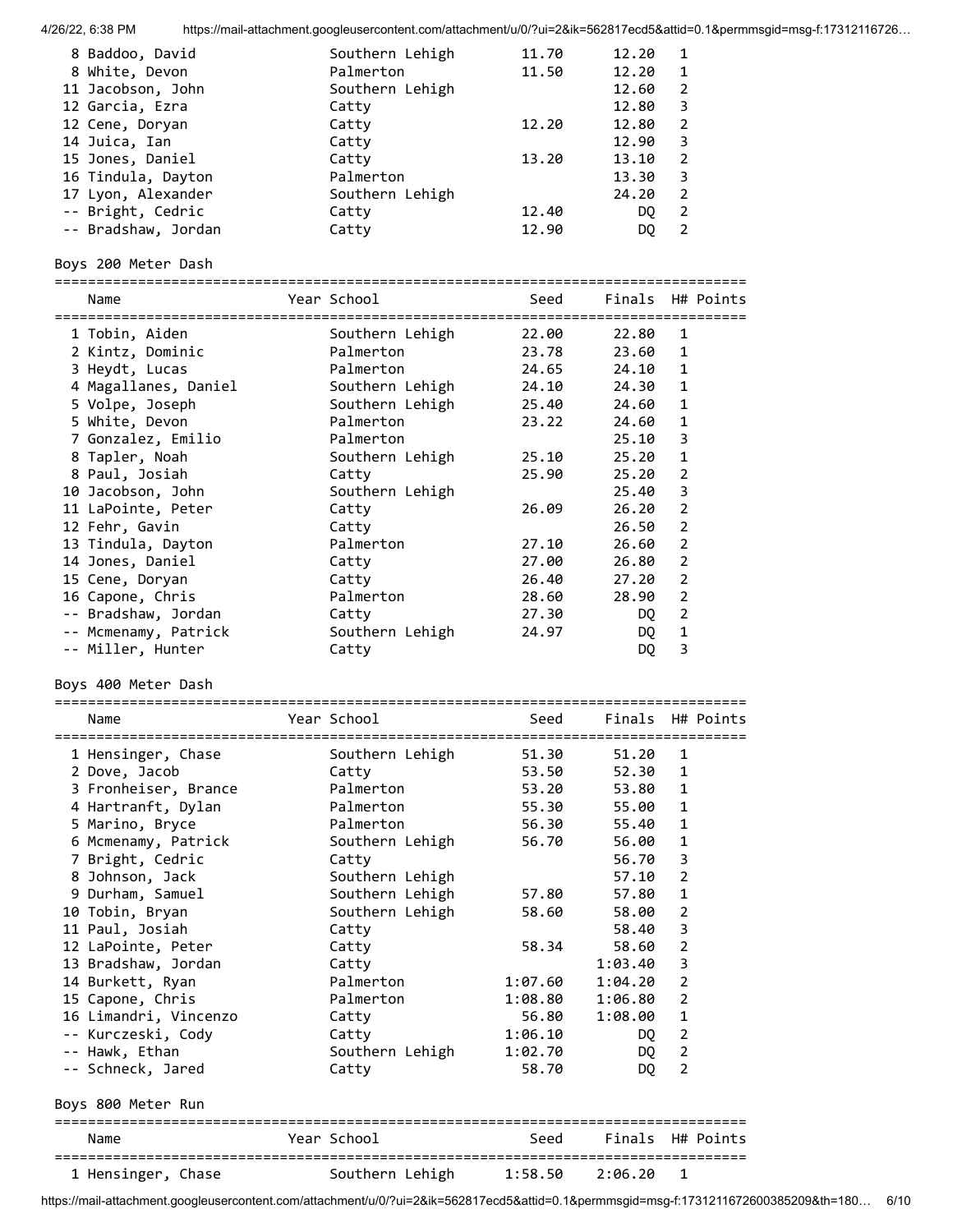| 2 Lisicky, Dominik     | Southern Lehigh | 1:59.80 | 2:06.80 | 1             |
|------------------------|-----------------|---------|---------|---------------|
| 3 Kane, Alexander      | Southern Lehigh | 2:08.10 | 2:07.50 | 1             |
| 4 Mann, Jordan         | Palmerton       | 2:14.30 | 2:10.80 | 1             |
| 5 Rubino, Gregory      | Southern Lehigh | 2:12.60 | 2:14.90 | 1             |
| 6 Licairac, Connor     | Southern Lehigh |         | 2:19.00 | 3             |
| 7 Salvaggio, Jeremy    | Palmerton       | 2:20.40 | 2:19.50 | 1             |
| 8 Takahashi, Vinicius  | Catty           | 2:22.76 | 2:24.50 | 1             |
| 9 Bruck, Andrew        | Southern Lehigh | 2:29.50 | 2:24.90 | $\mathcal{P}$ |
| 10 Rosenberg, Sidney   | Southern Lehigh | 2:22.90 | 2:27.90 | $\mathbf{1}$  |
| 11 Van't Hof, Aidan    | Southern Lehigh | 2:33.70 | 2:28.20 | $\mathcal{P}$ |
| 12 Lewis, Mitchell     | Catty           | 2:28.04 | 2:29.40 | $\mathcal{P}$ |
| 13 Berrier, Jaxon      | Catty           | 2:39.76 | 2:35.90 | $\mathcal{P}$ |
| 14 Bartholomew, Braden | Catty           | 2:47.80 | 2:49.10 | $\mathcal{P}$ |
| -- Kurczeski, Cody     | Catty           | 2:57.40 | DO.     | 3             |
| -- Bear, William       | Catty           |         | DO.     | 3             |
| -- Limandri, Vincenzo  | Catty           | 2:38.80 | DO.     | 2             |
|                        |                 |         |         |               |

# Boys 1600 Meter Run

| Name                | Year School     | Seed    |         | Finals H# Points |
|---------------------|-----------------|---------|---------|------------------|
| 1 Lisicky, Dominik  | Southern Lehigh | 4:30.60 | 4:34.70 | 1                |
| 2 Kane, Alexander   | Southern Lehigh | 4:34.00 | 4:35.50 | 1                |
| 3 Hibell, Owen      | Palmerton       | 4:41.26 | 4:44.30 | $\mathbf{1}$     |
| 4 Simpson, Aaron    | Palmerton       | 5:02.40 | 5:03.10 | 1                |
| 5 Bruck, Andrew     | Southern Lehigh | 5:10.60 | 5:14.30 | 1                |
| 6 Rosenberg, Sidney | Southern Lehigh | 5:42.03 | 5:40.20 | $\mathbf{1}$     |
| 7 Rizzo, Jonathan   | Catty           | 6:39.70 | 5:49.20 | $\overline{2}$   |
| 8 Saas, Alex        | Palmerton       | 5:15.50 | 5:51.90 | 1                |
| 9 Hammond, John     | Southern Lehigh | 5:42.50 | 5:58.00 | 1                |
| 10 Schaller, Ryan   | Southern Lehigh | 5:53.80 | 6:07.60 | $\mathcal{P}$    |
| 11 Pera, Jake       | Southern Lehigh | 6:08.10 | 6:33.30 | $\mathcal{P}$    |

Boys 3200 Meter Run

| Name                   | Year School     | Seed     |          | Finals H# Points |
|------------------------|-----------------|----------|----------|------------------|
| 1 Kane, Alexander      | Southern Lehigh | 10:01.60 | 10:07.10 | $\mathbf{1}$     |
| 2 Hibell, Owen         | Palmerton       | 10:25.99 | 10:28.10 | $\mathbf{1}$     |
| 3 Jones, Peter         | Southern Lehigh | 10:51.90 | 10:42.10 | $\mathbf{1}$     |
| 4 Kane, William        | Southern Lehigh | 10:57.60 | 10:46.80 | 1                |
| 5 Simpson, Aaron       | Palmerton       | 11:06.40 | 11:32.90 | $\mathbf{1}$     |
| 6 Thomas, Andrew       | Southern Lehigh | 11:46.50 | 11:51.30 | 1                |
| 7 Saas, Alex           | Palmerton       | 12:48.15 | 13:46.10 | 2                |
| 8 Best, Jack           | Southern Lehigh |          | 14:58.50 | 2                |
| -- Clinton, Joshua     | Southern Lehigh | 12:08.20 | DQ.      | $\mathbf{1}$     |
| -- Bartholomew, Braden | Catty           |          | DQ       | $\overline{2}$   |
| -- Lisicky, Dominik    | Southern Lehigh | 9:57.30  | DQ       | $\mathbf{1}$     |
| -- Yu, Sungwon         | Southern Lehigh |          | DQ       | $\overline{2}$   |
| Boys 110 Meter Hurdles |                 |          |          |                  |
| Name                   | Year School     | Seed     | Finals   | Points           |
| 1 Inglis, Jack         | Southern Lehigh | 14.90    | 15.30    |                  |
| 2 Allen, Robert        | Southern Lehigh | 16.10    | 16.10    |                  |

| 3 Walters, Bryson   | Palmerton       |       | 16.80 |  |
|---------------------|-----------------|-------|-------|--|
| 4 Herrmann, Justin  | Palmerton       |       | 17.80 |  |
| 5 Gonzalez, Emilio  | Palmerton       |       | 18.50 |  |
| 6 Miller, Joshua    | Southern Lehigh | 18.10 | 19.10 |  |
| 7 Del Rosario, Luis | Catty           | 18.90 | 19.30 |  |
|                     |                 |       |       |  |

Boys 300 Meter Hurdles

=================================================================================== Name The Year School Seed Finals H# Points

https://mail-attachment.googleusercontent.com/attachment/u/0/?ui=2&ik=562817ecd5&attid=0.1&permmsgid=msg-f:1731211672600385209&th=180… 7/10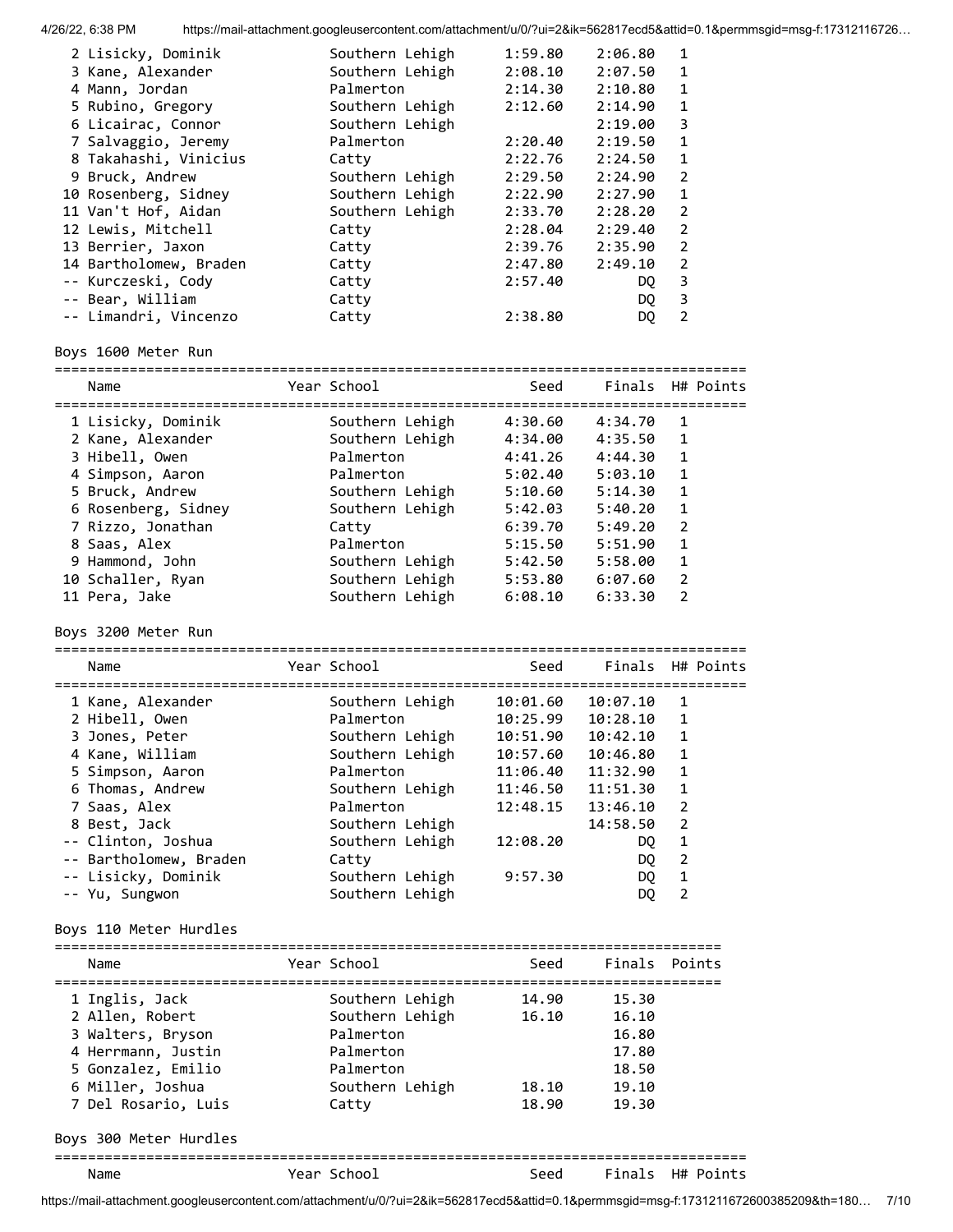| 1 Walters, Bryson                                         | Palmerton       |                        | 42.10    | 42.90    | 1              |
|-----------------------------------------------------------|-----------------|------------------------|----------|----------|----------------|
| 2 Herrmann, Justin                                        | Palmerton       |                        | 44.70    | 44.70    | 1              |
| 3 Burke, Reilly                                           | Palmerton       |                        | 44.20    | 45.80    | 1              |
| 4 Miller, Joshua                                          | Southern Lehigh |                        | 45.10    | 46.40    | 1              |
| 5 Gonzalez, Emilio                                        | Palmerton       |                        | 48.00    | 48.30    | 1              |
|                                                           |                 |                        |          |          |                |
| 6 Del Rosario, Luis                                       | Catty           |                        | 49.70    | 52.30    | $\overline{2}$ |
| 7 Cene, Doryan                                            | Catty           |                        | 52.21    | 52.90    | $\overline{2}$ |
| 8 Bradshaw, Jordan                                        | Catty           |                        | 51.39    | 59.80    | $\overline{2}$ |
| -- Miller, Hunter                                         | Catty           |                        |          | DQ       | $\overline{2}$ |
| -- Inglis, Jack                                           | Southern Lehigh |                        | 44.10    | DQ.      | 1              |
| -- Allen, Robert                                          | Southern Lehigh |                        | 46.00    | DQ.      | 1              |
| -- Pristas, Maxwell                                       | Southern Lehigh |                        | 42.00    | DQ.      | 1              |
|                                                           |                 |                        |          |          |                |
| Boys 4x100 Meter Relay<br>=============================== |                 |                        |          |          |                |
| School                                                    |                 |                        | Seed     |          | Finals Points  |
| 1 Southern Lehigh<br>``A`                                 |                 |                        | 44.30    | 45.00    |                |
| 1) Rizzuto, Tyler                                         |                 | 2) Magallanes, Daniel  |          |          |                |
| 3) Tobin, Aiden                                           |                 | 4) Inglis, Jack        |          |          |                |
| 'A'<br>2 Palmerton                                        |                 |                        | 44.40    | 45.70    |                |
|                                                           |                 |                        |          |          |                |
| 1) Heydt, Lucas                                           |                 | 2) White, Devon        |          |          |                |
| 3) Burke, Reilly                                          |                 | 4) Kintz, Dominic      |          |          |                |
| 3 Catasauqua 'A'                                          |                 |                        | 45.60    | 46.50    |                |
| 1) Dove, Jacob                                            |                 | 2) Bright, Cedric      |          |          |                |
| 3) Paul, Josiah                                           |                 | 4) Younes, Wyatt       |          |          |                |
| 4 Palmerton<br>'в'                                        |                 |                        |          | 50.03    |                |
| 'B'<br>5 Catasauqua                                       |                 |                        |          | 50.90    |                |
|                                                           |                 |                        |          |          |                |
| 1) Barber, Anthony                                        |                 | 2) Cene, Doryan        |          |          |                |
| 3) Jones, Daniel                                          |                 | 4) Juica, Ian          |          |          |                |
| Boys 4x400 Meter Relay                                    |                 |                        |          |          |                |
|                                                           |                 |                        |          |          |                |
| School                                                    |                 |                        | Seed     | Finals   | Points         |
|                                                           |                 |                        |          |          |                |
| 'A'<br>1 Palmerton                                        |                 |                        | 3:36.55  | 3:39.00  |                |
| 1) White, Devon                                           |                 | 2) Hartranft, Dylan    |          |          |                |
| 3) Mann, Jordan                                           |                 | 4) Fronheiser, Brance  |          |          |                |
| 'A'<br>2 Catasauqua                                       |                 |                        | 3:40.10  | 3:41.90  |                |
| 1) Dove, Jacob                                            |                 | 2) Younes, Wyatt       |          |          |                |
|                                                           |                 |                        |          |          |                |
| 3) Schneck, Jared                                         |                 | 4) Bright, Cedric      |          |          |                |
| 'B'<br>3 Palmerton                                        |                 |                        |          | 3:42.50  |                |
| 4 Southern Lehigh 'A'                                     |                 |                        | 3:41.10  | 3:52.70  |                |
| 1) Mcmenamy, Patrick                                      |                 | 2) Lisicky, Dominik    |          |          |                |
| 3) Tobin, Aiden                                           |                 | 4) Hensinger, Chase    |          |          |                |
|                                                           |                 |                        |          |          |                |
| Boys 4x800 Meter Relay                                    |                 |                        |          |          |                |
| School                                                    |                 |                        | Seed     | Finals   | Points         |
| 1 Southern Lehigh<br>'A'                                  |                 |                        | 9:13.70  | 9:33.10  |                |
| 1) Rubino, Gregory                                        |                 | 2) Kane, Alexander     |          |          |                |
| 3) Lisicky, Dominik                                       |                 | 4) Hensinger, Chase    |          |          |                |
| 2 Palmerton 'A'                                           |                 |                        |          |          |                |
|                                                           |                 |                        | 8:22.80  | 9:45.10  |                |
| 1) Mann, Jordan                                           |                 | 2) Simpson, Aaron      |          |          |                |
| 3) Fronheiser, Brance                                     |                 | 4) Hibell, Owen        |          |          |                |
| 3 Catasauqua 'A'                                          |                 |                        | 10:04.10 | 10:22.00 |                |
| 1) Schneck, Jared                                         |                 | 2) Berrier, Jaxon      |          |          |                |
| 3) Bear, William                                          |                 | 4) Takahashi, Vinicius |          |          |                |
| Boys High Jump                                            |                 |                        |          |          |                |
|                                                           |                 |                        |          |          |                |
| Name                                                      | Year School     |                        | Seed     |          | Finals Points  |
|                                                           |                 |                        |          |          |                |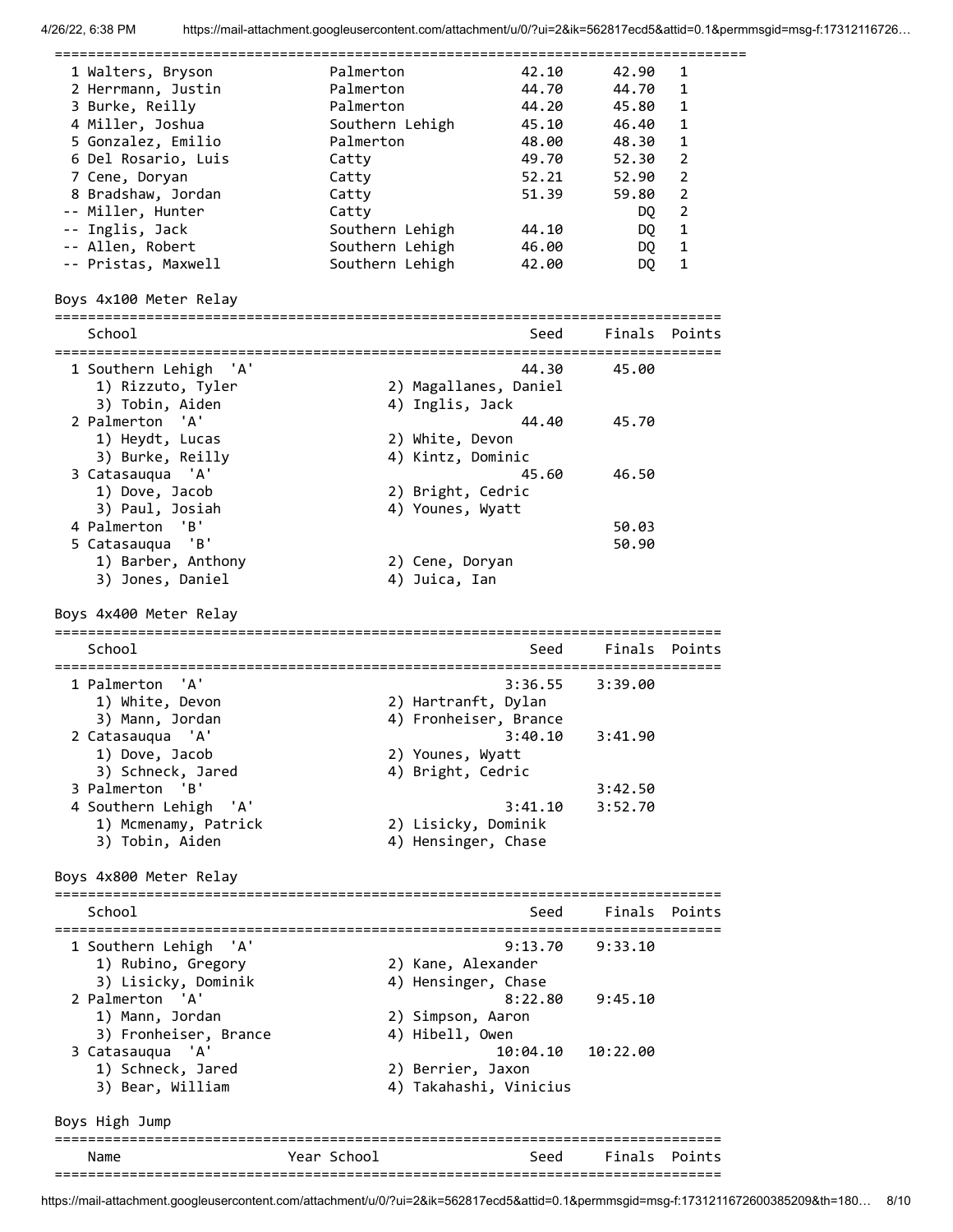| 1 Salvaggio, Jeremy | Palmerton       | $5 - 06.00$ | $5 - 08.00$ |
|---------------------|-----------------|-------------|-------------|
| 2 Allen, Robert     | Southern Lehigh | $6 - 01.00$ | $5 - 07.00$ |
| 3 Johnson, Jack     | Southern Lehigh | $5 - 03.00$ | $5 - 03.00$ |
| 4 Herrmann, Justin  | Palmerton       | $5 - 01.00$ | $5 - 01.00$ |
| 5 Kline, Colton     | Southern Lehigh | $5 - 01.00$ | J5-01.00    |
| -- Fehr, Gavin      | Catty           |             | DO.         |
| -- Bradshaw, Jordan | Catty           |             | DO.         |
| -- Baddoo, David    | Southern Lehigh |             | DQ.         |

# Boys Pole Vault

| Name                  | Year School     | Seed        | Finals Points |  |
|-----------------------|-----------------|-------------|---------------|--|
| 1 Dailey, Harrison    | Palmerton       | 12-03.00    | 12-03.00      |  |
| 2 Stein, Jackson      | Palmerton       | 10-00.00    | 10-03.00      |  |
| 3 Lorio, Anthony      | Southern Lehigh |             | $9 - 03.00$   |  |
| 4 Wambold, Troy       | Palmerton       | $8 - 09.00$ | $8 - 09.00$   |  |
| 5 Licairac, Connor    | Southern Lehigh |             | $8 - 03.00$   |  |
| 6 Sarnitsky, Benjamin | Southern Lehigh | $9 - 03.00$ | J8-03.00      |  |
| -- Lorio, Cole        | Southern Lehigh |             | DQ            |  |
| -- Hambly, Parker     | Southern Lehigh | $9 - 00.00$ | DQ            |  |

Boys Long Jump

================================================================================

| Name                   | Year School     | Seed     |           | Finals Points |
|------------------------|-----------------|----------|-----------|---------------|
| 1 Inglis, Jack         | Southern Lehigh | 21-00.00 | 19-11.00  |               |
| 2 Dailey, Harrison     | Palmerton       | 19-07.00 | 19-05.00  |               |
| 3 Jones, Stephen       | Palmerton       | 21-01.00 | J19-05.00 |               |
| 4 Baddoo, David        | Southern Lehigh | 18-10.00 | 18-05.00  |               |
| 5 Younes, Wyatt        | Catty           | 19-11.00 | 16-09.00  |               |
| 6 Nye, Brendan         | Catty           |          | 16-06.00  |               |
| 7 Tapler, Noah         | Southern Lehigh |          | 16-04.00  |               |
| 8 Barber, Anthony      | Catty           | 17-03.00 | 16-03.00  |               |
| 8 Forstoffer, Mason    | Catty           | 16-03.00 | 16-03.00  |               |
| 10 Tindula, Dayton     | Palmerton       | 16-03.00 | 15-11.00  |               |
| 11 Bradshaw, Jordan    | Catty           | 16-06.50 | 15-05.00  |               |
| 11 Jacobson, John      | Southern Lehigh | 17-11.50 | 15-05.00  |               |
| 13 Sarnitsky, Benjamin | Southern Lehigh | 17-00.00 | 15-04.00  |               |

Boys Triple Jump

| Name                |  | Year School     | Seed     | Finals Points |        |  |  |
|---------------------|--|-----------------|----------|---------------|--------|--|--|
| 1 Inglis, Jack      |  | Southern Lehigh | 41-04.00 | 40-05.00      |        |  |  |
| 2 Jones, Stephen    |  | Palmerton       | 39-01.00 | 40-03.00      |        |  |  |
| 3 Dailey, Harrison  |  | Palmerton       | 38-07.00 | 39-04.00      |        |  |  |
| 4 Salvaggio, Jeremy |  | Palmerton       | 38-07.00 | 36-01.00      |        |  |  |
| 5 Miller, Joshua    |  | Southern Lehigh | 39-00.00 | 35-07.00      |        |  |  |
| 6 Burke, Reilly     |  | Palmerton       | 37-07.00 | 35-04.00      |        |  |  |
| 7 Kline, Colton     |  | Southern Lehigh | 31-08.50 | 34-08.00      |        |  |  |
| 8 Forstoffer, Mason |  | Catty           | 34-00.00 | 33-10.00      |        |  |  |
| 9 Nye, Brendan      |  | Catty           | 30-05.00 | 31-11.00      |        |  |  |
| 10 Miller, Hunter   |  | Catty           | 32-06.00 | 30-11.00      |        |  |  |
| -- Johnson, Jack    |  | Southern Lehigh | 32-01.00 | DQ.           |        |  |  |
| -- Barber, Anthony  |  | Catty           | 31-03.50 | DQ.           |        |  |  |
| -- Collina, Gavin   |  | Catty           | 26-00.00 | DQ            |        |  |  |
| Boys Shot Put       |  |                 |          |               |        |  |  |
| Name                |  | Year School     | Seed     | Finals        | Points |  |  |

| 1 Anthony, Zack | Palmerton       | 40-08.00          | 41-05.00 |  |
|-----------------|-----------------|-------------------|----------|--|
| 2 Denton, Noah  | Southern Lehigh | 43-01.50          | 39-02.50 |  |
| 3 Gergar, Jacob | Palmerton       | 37-02.00 37-05.50 |          |  |

https://mail-attachment.googleusercontent.com/attachment/u/0/?ui=2&ik=562817ecd5&attid=0.1&permmsgid=msg-f:1731211672600385209&th=180… 9/10